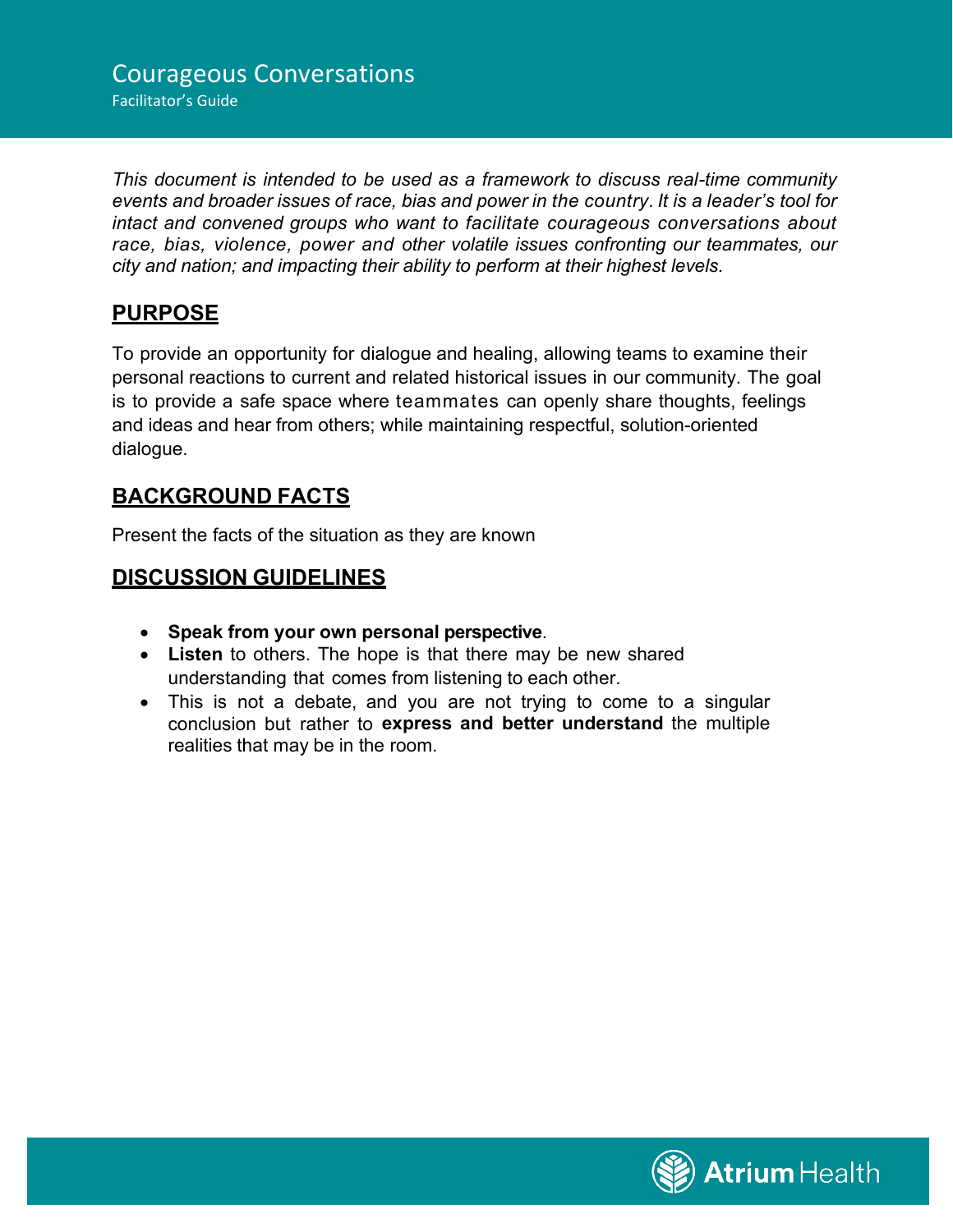## **KEY FACILITATOR GUIDELINES**

As we engage in the interplay of ideas, we offer **conversation guidelines** to keep the discussion focused, productive, and intentional. Everyone is encouraged to speak and listen to others.

- Listen to learn others' experiences to understand new and varied perspectives.
- Challenge ourselves by examining our own assumptions and beliefs.
- Demonstrate openness and respect
- Share the purpose of the dialogue (see above).
- **Ask participants to reflect on a question(s) in silence for 2-5 minutes**.  $\circ$  A few moments of silent reflection are beneficial.
- Take the questions one at a time and let each person respond before you move to the next question. These questions are offered as a way to promote dialogue and engage at the personal level before moving to discuss what is happening at the community level – and in so doing to increase understanding and connections among group members.
- As much as possible, stay with the question/topics, asking follow-up questions and allowing others to engage, as needed.
- Make sure everyone has a chance to speak and intervene as necessary when someone speaks too long or gets into solutions.
	- o Encourage **SPEAKING** from a personal perspective rather than sharing the opinions of others.
- Encourage authentic personal sharing and that people listen and give space to others.
- Summarize and paraphrase and ask follow-up questions as appropriate
- You may not get to discuss all the questions; this is okay.
- In closing, ask how understanding has increased through listening to others' responses to the questions and what participants may have **DISCOVERED** about themselves or others through this process.